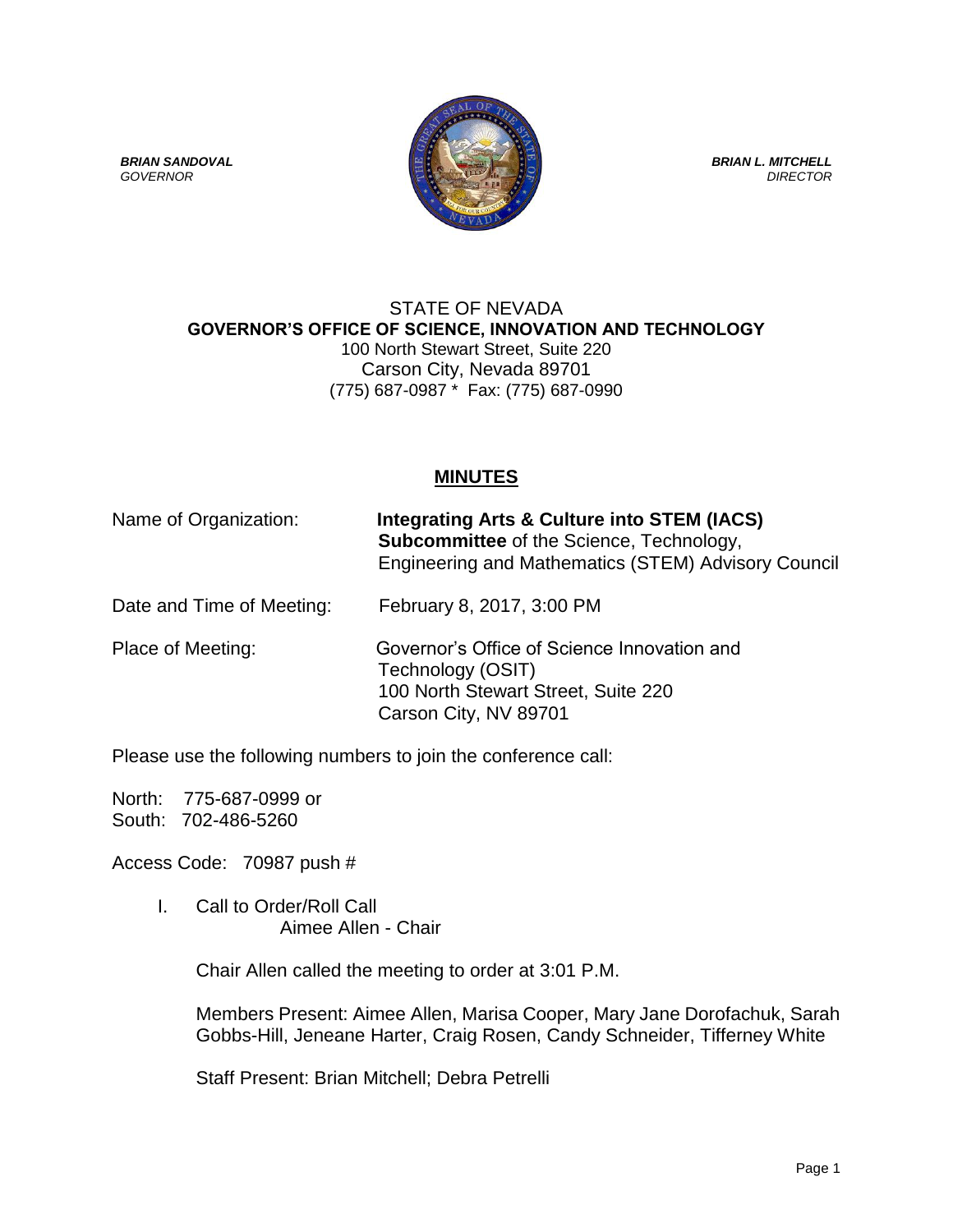II. Public Comment (No action may be taken upon a matter raised under public comment period unless the matter itself has been specifically included on an agenda as an action item.)

There was no public comment.

III. Welcoming Remarks Aimee Allen – Chair

> Chair Allen opened the meeting by expressing enthusiasm for the new status of the STEM Coalition "STEAM Working Group," into the task force Integrating Arts & Culture into STEM (IACS) Subcommittee - a permanent subcommittee under the STEM Advisory Council.

IV. Change in Structure: From STEAM Working Group of the STEM Coalition, to Permanent Subcommittee under the STEM Advisory Council (SAC) as the Task Force on Integrating Arts & Culture into STEM Education Subcommittee (IACS). (For information only)

> Aimee Allen – Chair Brian Mitchell

Mr. Mitchell provided context about the role of IACS, stating that while the "formal body" of the Nevada STEM Coalition consists of "appointed members voted on by the legislature," the IACS task force are/will be understood as the "experts in the field of STEAM." He further explained that the Governor's STEM Advisory Council's strategic plan regarding STEM is nearing completion and is a "year in the making." It provides the goals and strategies it will use as a framework. Therefore, IACS has no specific directive and is welcomed and invited to make formal recommendations to the STEM Advisory Council. Once IACS determines what recommendations it wishes to make, it need simply request to be included on a meeting agenda of the STEM Advisory Council.

- V. Establishing Strategic Priorities: (For information only)
	- New Art Standards Update, Implementation and Impact
	- White Paper: Still Relevant? Working Definition & Key Principals
	- SAC Strategic Plan: How we support Priority 2, Goal 1, Strategy and Priority 2, Goal 4, Strategy 1
		- o Joint Task Force Partnerships
		- o Public-Private Partnerships
		- o Professional Development for Educators & STEAM Teams Aimee Allen – Chair MaryJane Dorofachuk Tia Flores Marisa Cooper Craig Rosen
			- Candy Schneider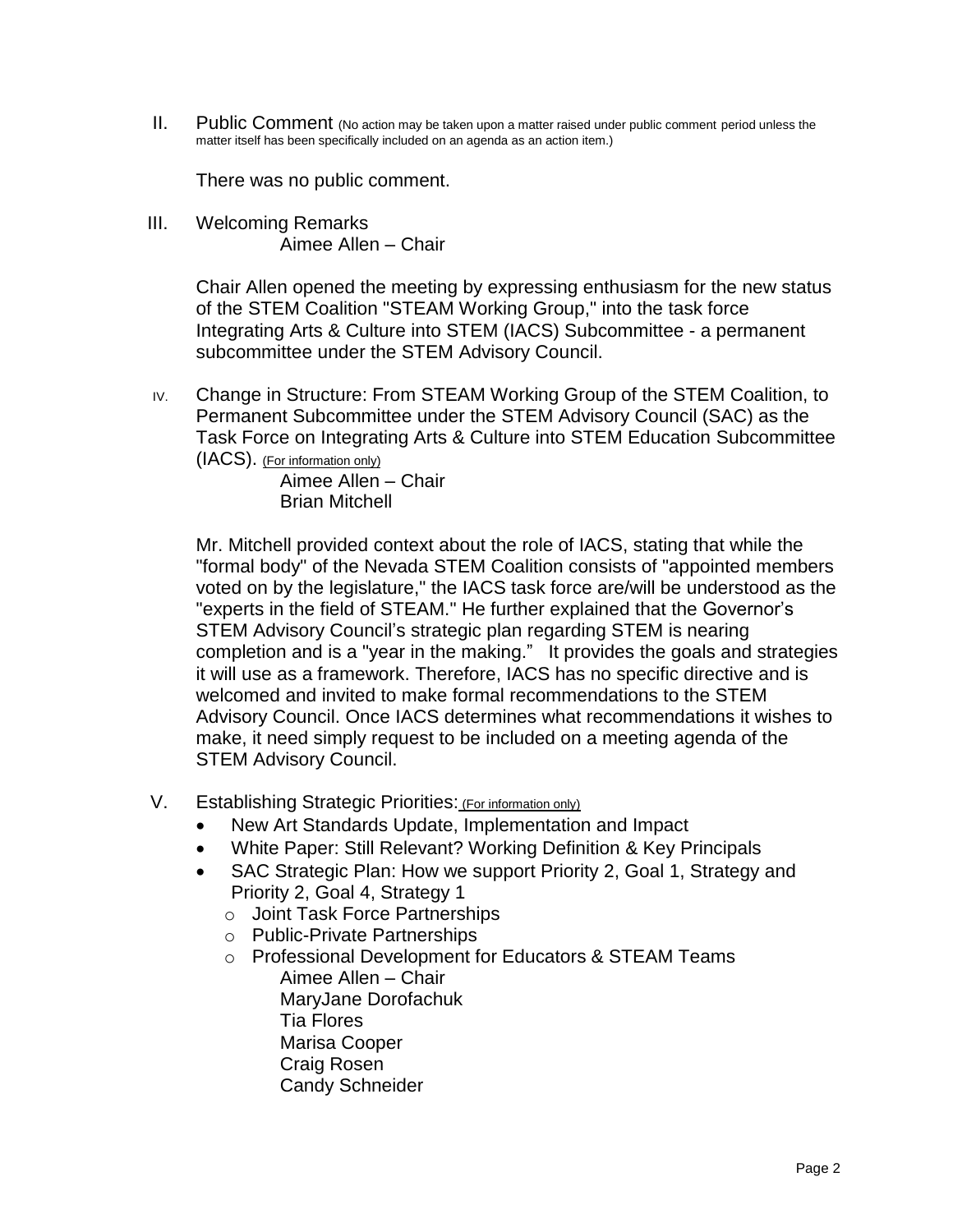A. Updating the Nevada State Arts Standards: Ms. Dorofachuk is actively partnering with the Department of Education (DOE) on the revision of the standards. Ms. Dorofachuk and Ms. Flores were present for the 3-day revision meeting in Carson City and Ms. Cooper participated in the Friday evening discussion. Ms. Dorofachuk and Ms. Flores will be attending a Las Vegas meetings to report on the group progress from the visual and music panels. They reported that general consensus was achieved, was extremely positive, and there was cooperation among various stakeholders. Ms. Dorofachuk reported the meeting considered, 1) Whether the current art standards are sufficient; and 2) What direction arts education needs to go next. It was further reported the answer to the first questions was, "No - the current state art standards are not sufficient." Visual art and music education were well represented at the meeting as working groups. Participation/representation from dance, media arts, and theatre is still required. The next meeting will take place in Las Vegas in March, 2017. The timeline for having the new Nevada State Arts Standards is June, 2017.

Those unable to attend the March meeting in Las Vegas are encouraged to serve instead as "critical friends" to provide feedback on the document after it goes public. Lisa Ford, Education Program Professional at Nevada DOE, is creating a list of those interested in serving in this capacity. Ms. Cooper recommended that Chair Allen serve this role, if she is unable to attend.

Chair Allen inquired about the adoption of the new state standards and their relationship/effect on The Every Student Succeeds Act (ESSA), the new federal education mandate. Ms. Flores referenced the need for language in the "state plan" for what constitutes a "well rounded education," and suggested contacting Julie Neal, Fine Arts Coordinator with Washoe County, who is serving on a committee informing the state plan. Ms. Dorofachuk reported the current document of the NV state plan is currently open for public comment.

A. STEAM White Paper, Still a Priority? Chair Allen presented the question over whether the direction and work accomplished in determining the basic structure of a white paper, distributed on behalf of IACS, is still a relevant goal of the working group. It was largely agreed upon (but not voted on) that until new arts standards are formalized, a "white paper" (i.e a position paper on arts integration providing recommendations for the legislature and other stakeholders on what constitutes STEAM education) is not currently an immediate priority. However, several people, including Marisa Cooper and Sarah Gobbs-Hill, reinforced the need for resources for teachers, using "friendly language," including professional development opportunities.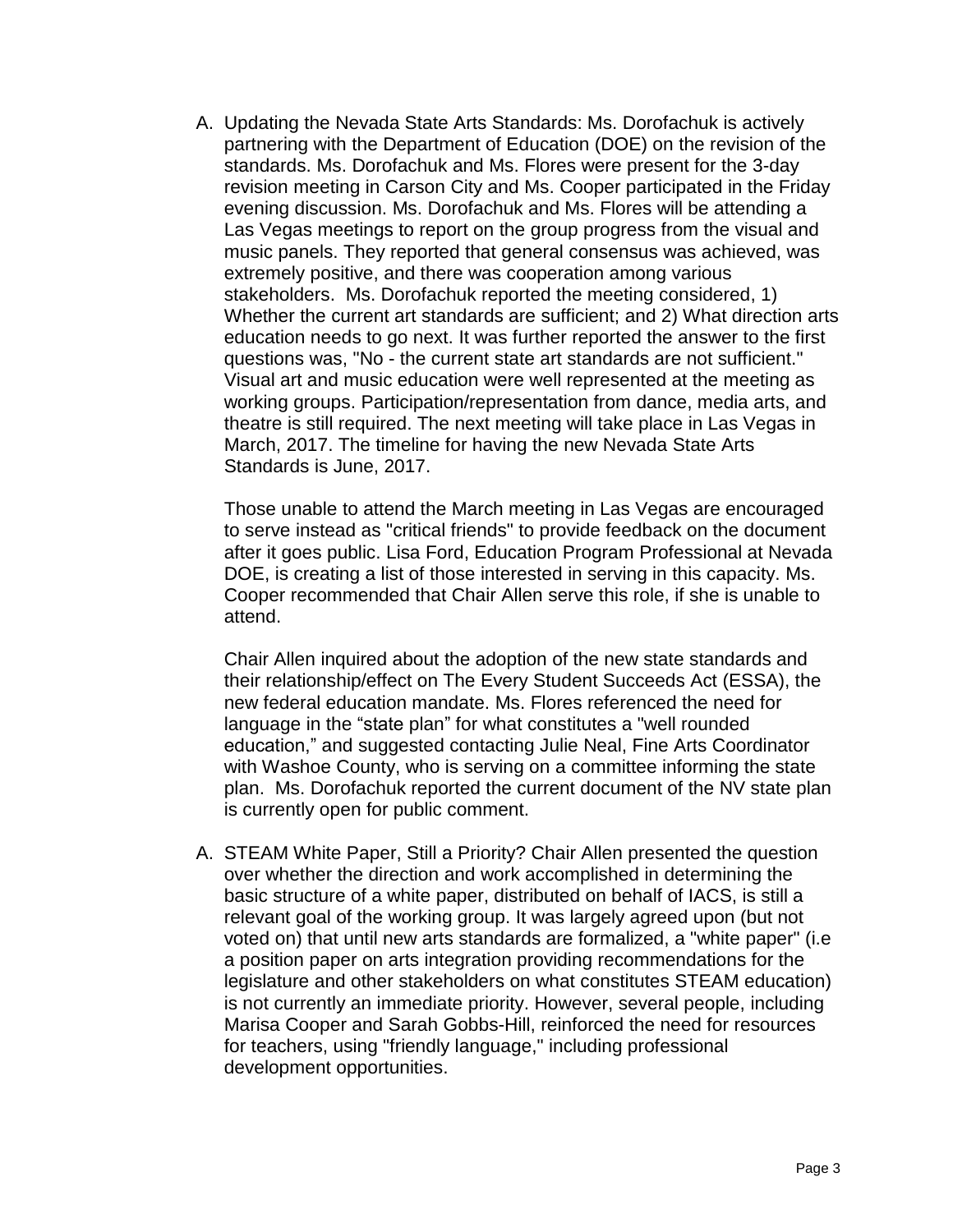- C. STEM Advisory Council Strategic Plan: IASC Stakeholders
	- 1. Joint Task Force Partnerships: Chair Allen began the conversation by pointing out the need for greater representation of arts education (a teacher) to become a member of IASC. Others agreed. She and several others including Craig Rosen and Candy Schneider, who attended a STEM Coalition meeting last October, which brought together the various working groups supporting the idea of a STEM summit in 2016, further reported on being impressed by the progress of the Computer Science working group - who have made major gains in short order. Chair Allen suggested that IASC work with their leadership, and further suggested that Candy Schneider make first contact, being familiar with the people involved and their strategy. Marisa Cooper suggested that IASC "circle back around" to the STEM Coalition and people like David Crowther, President-Elect of the National Science Teachers Association (NSTA) and Executive Director at Raggio Research Center for STEM Education and Professor of Science Education at University of Nevada, Reno, to make sure he/they are aware of our current and future progress.
	- 2. Public-Private Partnerships/ And Invitations to IASC: Following the conversation regarding potential partnerships with other task forces, a lengthy discussion was had on who else should be invited to participate in IASC. The following is a list of those individuals and communities suggested - if not to directly participate in IASC, then to be represented by a liaison within IASC:
		- K12 Art Education: Arts Education of Nevada, as Marisa Cooper pointed out the Nevada Museum of Art already has a platform for outreach, given they host their professional development event biannually. Julie Neil and Sue DeHart, and/or someone from the State Music Education Association were also suggested.
		- Science Educators: Craig Rosen pointed out this person could be from a self-identified STEAM school, like McCaw Elementary, which is now a STEAM magnet school in Clark County School District (CCSD).
		- Higher Education: Tia Flores suggested Candace Garlock, Visual Arts Instructor at Truck Meadows Community College (TMCC). Marissa Cooper further suggested that any working group effecting change in the state might do well to encourage as many connections with the higher education community as possible.
		- Industry: Marisa Cooper and Candy Schneider reported on SWITCH's involvement and with their respective organizations, and that the company is prepared to make even greater commitments to STEAM education throughout the state.
		- Government/Legislature: Senators Moises Denis and Joyce Woodhouse were both identified, and were reported as having